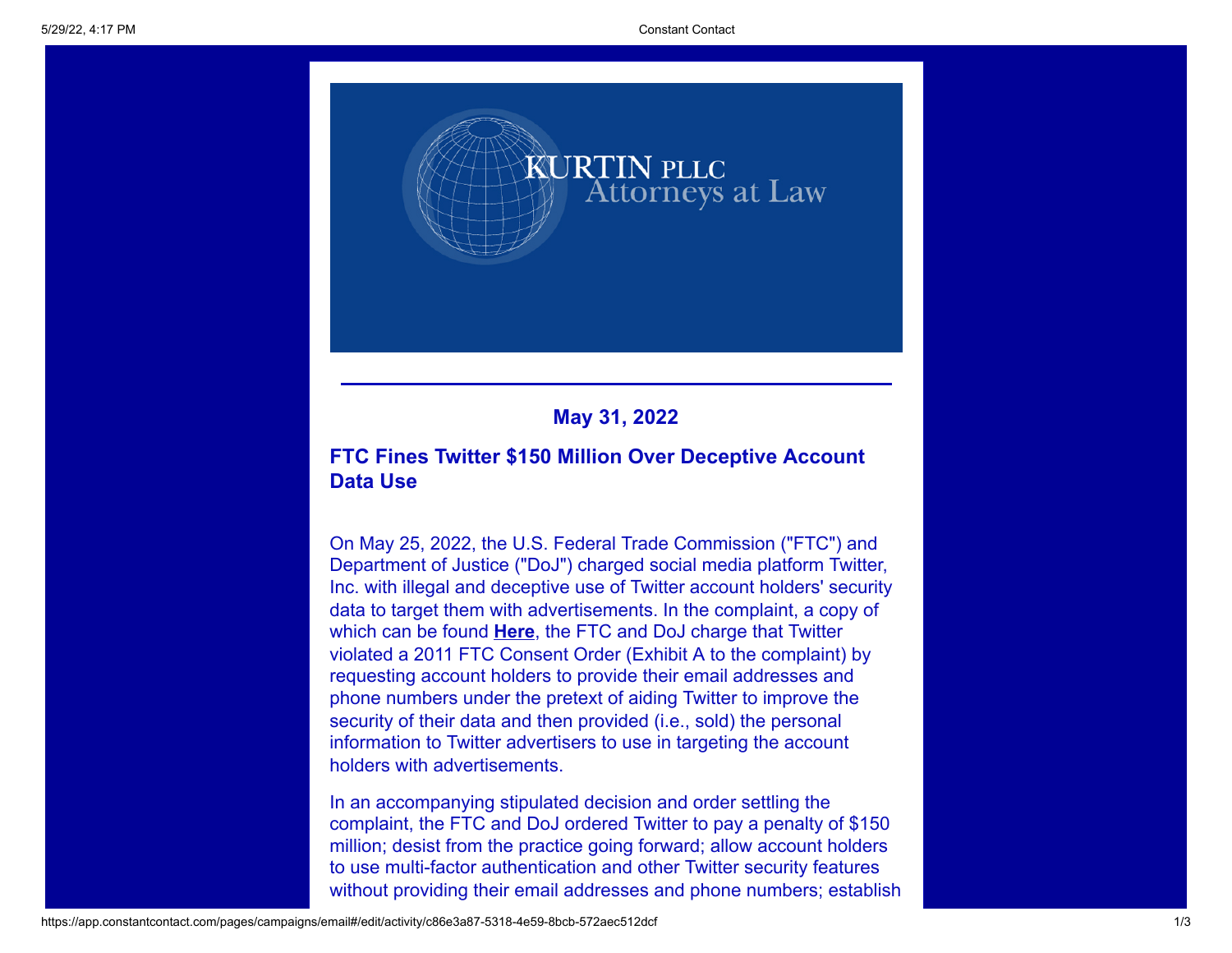5/29/22, 4:17 PM Constant Contact

and maintain a comprehensive privacy and security program to include any new products and features; and submit to and cooperate with trusted third party monitoring and reporting obligations. A copy of the decision and order can be found **[Here](https://www.ftc.gov/system/files/ftc_gov/pdf/2023062TwitterFiledMtnEntryOrder.pdf)**.

We have reported extensively on the FTC's change of course on the antitrust (competition) side of the house under Biden FTC Chairperson appointee Lina M. Khan to a much more activist merger control review posture, especially for tech sector Merger & Acquisition activity, than in recent decades (see Kurtin PLLC Whitepapers and Advisories). [The new action indicates that the FTC under Khan](https://kurtinlaw.com/articles-whitepapers/) intends to pursue perceived tech sector commercial abuses on the consumer protection side of the house just as vigorously. The new compliance obligations may significantly impact Twitter's ability to monetize its free subscriber base; it will be interesting to see if they affect Tesla and SpaceX CEO Elon Musk's pending and in-flux tender offer to take over the social media platform. Needless to say, the FTC and DoJ may seek to address similar issues in other social media platforms like Meta/Facebook/Instagram and Alphabet/Google.

For additional information, please contact us at [info@kurtinlaw.com](mailto:info@kurtinlaw.com).

Kurtin PLLC, a New York City-based law firm, focuses on corporate, commercial and regulatory representation in the [Biotechnology & Life Sciences](https://kurtinlaw.com/industry-focus/biotech-life-sciences/), [Communications & Media](https://kurtinlaw.com/industry-focus/communications-media/), [Information Technologies & Internet](https://kurtinlaw.com/industry-focus/information-technologies/), [Satellites & Space](https://kurtinlaw.com/industry-focus/satellites-space/) and Venture Capital & Private Equity [sectors. Since our founding in 2008, we have represented clients in over forty](https://kurtinlaw.com/practice-areas/financial-strategic-investments/) countries on six continents and across the United States on transactional and dispute resolution matters. Among our key values, none rank higher than creative and individualized solutions to business issues, absolute client discretion and unsurpassed responsiveness.

[Kurtin PLLC Website](https://kurtinlaw.com/)

The materials contained in this message and website pages, whitepapers, advisories and other items directly linked to it have been prepared for general informational purposes only and should not be construed or relied upon as legal advice or a legal opinion on any specific facts and circumstances. The